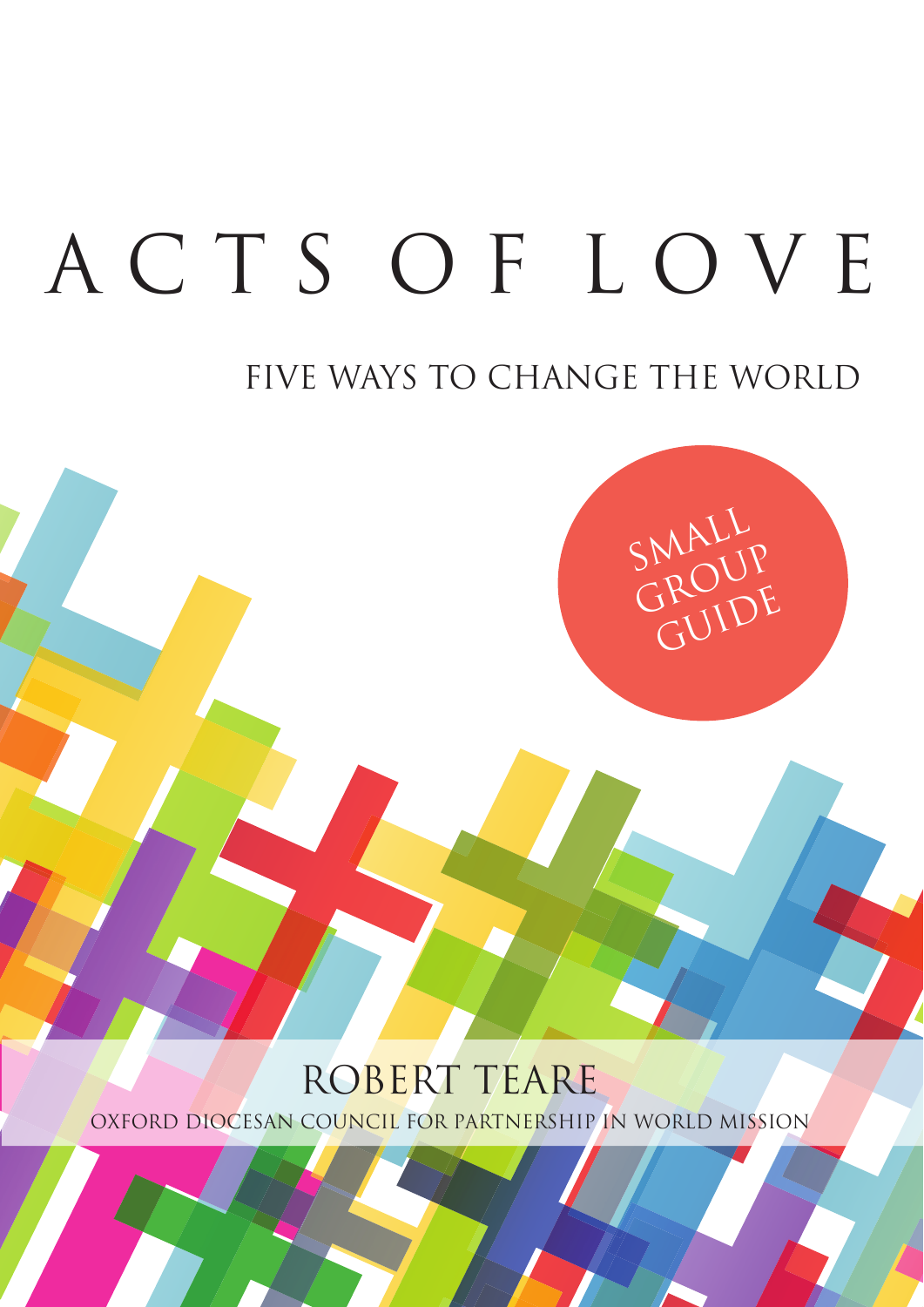## Introduction

This course has been produced by the Oxford Diocesan Council for Partnership in World Mission to support small groups of Christians as they attempt to prayerfully engage with the enormous challenges that face human beings in today's world - challenges that can often leave us feeling powerless.

The course is an attempt to help us think about the world we live in and to offer five small acts of love that all of us can offer to our communities, by listening to others, by looking at others, by recognising others, by seeing opportunities to perform the smallest service to others and finally by being open to the crosses that others have to bear, so that we can walk beside them and help.

There are no simple answers to the issues that are raised and each issue will affect each participant differently. But in the power of the Spirit and in union with Christ we can travel together in faith and hope and love.

## Using this guide

'Acts of Love' is designed to be used by small groups, perhaps meeting in someone's home. Each session requires a facilitator to read through the material before the group gathers and familiarise themselves with the content. The facilitator could be the same person for each of the 5 sessions or a different person each time. Throughout the guide you will see the following symbols used:



**PRAY**

Indiviudally, in pairs, or in groups - there will be suggestions for different ways to pray about the issues raised and our response to them



You might decide to read as a group (it's a good idea to hear different voices) or the group facilitator might suggest reading in silence



**DISCUSS** In pairs or a bigger group, suggestions for conversation - in our talking and listening wisdom emerges.



There will be times to ponder and reflect on the issues raised - and to consider what **REFLECT** is being asked of us as people of faith. `````````````````` **THINK/**



**ACT**

Our reading, praying, discussing and pondering will lead us to act for the sake of a better world - there will be suggestions as to how we might best do that.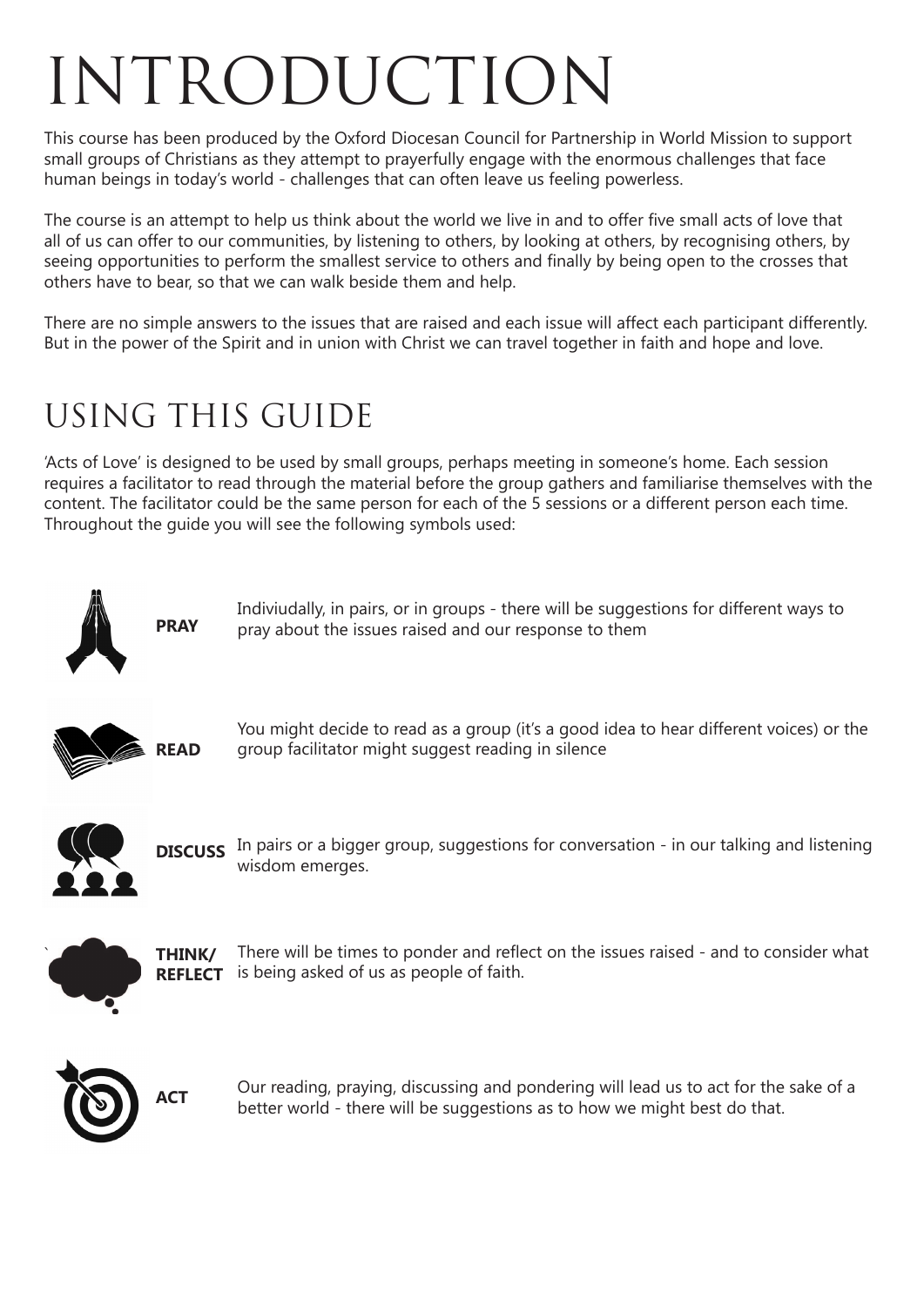





If a word in the English language is onomatopoeic – in other words sounds like its meaning - then most often the word 'listen' will have something of exasperation about it: parents to their children, children to their parents, spouses to each other, either the shrill imperative 'listen!' or the plaintive 'don't you ever listen' or the despairing 'nobody ever listens to me.' In fact, apart from 'Listen with Mother' and 'The Listening Project', both programmes on the BBC, and the notice 'Stop, look and listen' at unmanned railway crossings, listen can be quite an aggressive word.



Split into twos. One of you asks the other what sort of day they have had. Then they exchange roles, and the first person listens to the second while they talk about their day. [10 minutes] Then join with another two and let each tell the group what they have heard from the person who was talking to them. [10 minutes]



Reflect, individually, on how accurate the information was in the second group and what you have learnt about your own powers of listening and the others in your group. [5 minutes]



The world is changing very fast around us. In many places in our Diocese, houses are going up everywhere. It is the sign of deep changes in our Society, not least that we are all living longer. These developments can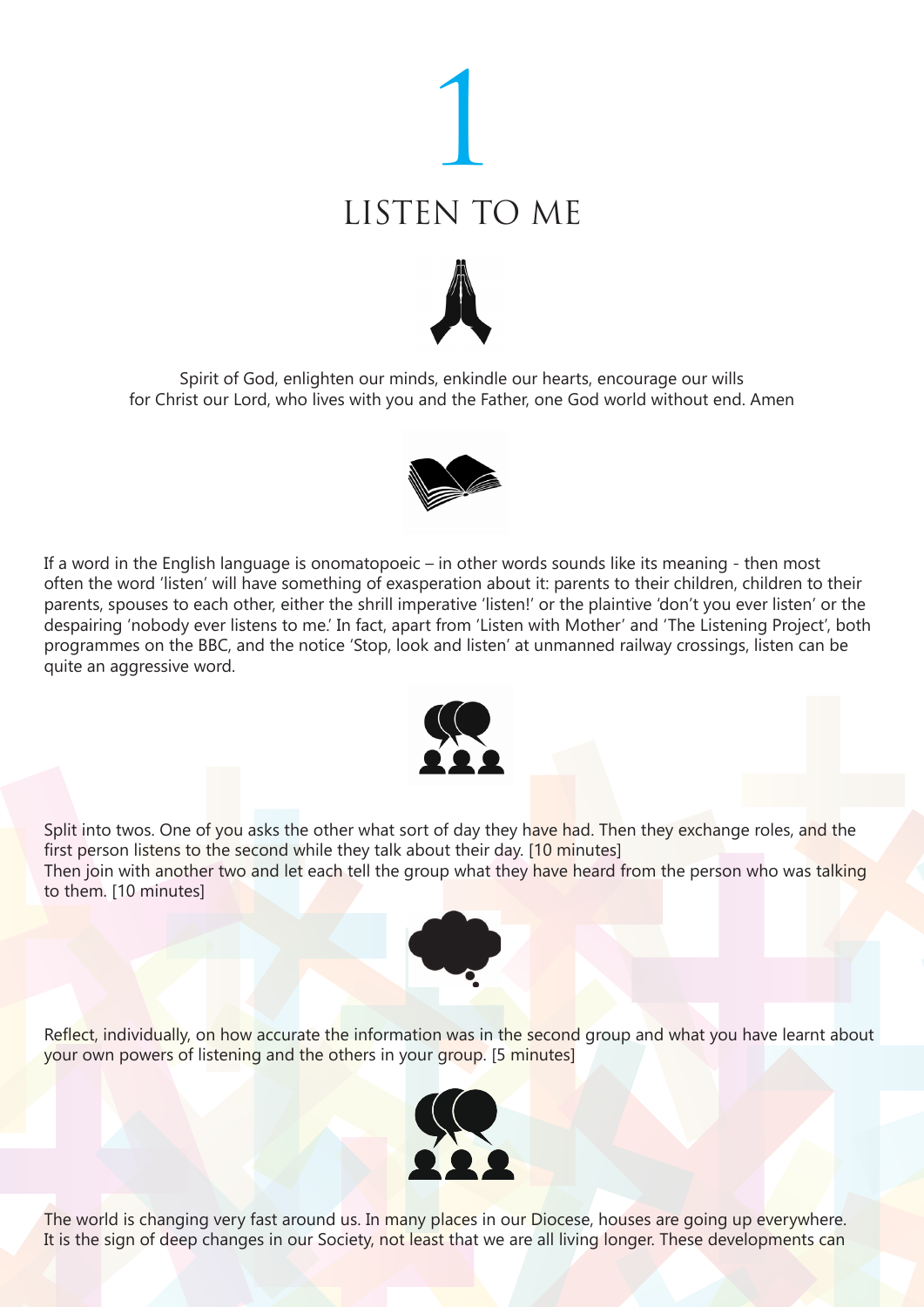put pressure on schools and roads and GP surgeries – they can also mean that new life will come into our communities, new blood, new ideas, hopefully new insight and excitement. Maybe it will energise us, challenge us and set us seeking new goals.

Choose a development - it could be something larger scale like a new area of housing, or a new road or a supermarket, or the closure of local shops around you, or it could be something very small and local like a change to a right of way. On a flip chart write down the ways that it will affect you personally, then the ways you think that it will affect your present community. Finally think about who this development will benefit, other than the developers or the builders or the engineers or those with commercial interests. [15 minutes]



In what ways could we make our community better? Suggest some ways that would be both practical and achievable, for example:

- Ask businesses in your community to work with the local schools to clear litter from around the area.
- Ask the Council to turn foot paths in town into green corridors or see if there might be space for a community garden. Explore funding sources.
- Resolve to take local elections seriously and ensure that you communicate your concerns to councillors and candidates.
- If your community is going to have newcomers, work on some plan, if you don't already have one, to welcome them to the church as well as to the area.

[15 minutes]



Ask one person to read aloud: Matthew chapter 25, verses 31- 46 Discuss how this might be relevant to you and your parish. Are there some practical steps you could begin to take? [15 minutes]

Take some time for open prayer.

To ponder :

"The greatest compliment that was every paid to me was when someone asked me what I thought and attended to my answer." - Thoreau

**For next week could you please bring in some pictures from the papers of what is going on in the world.**

\*\*\*\*\*\*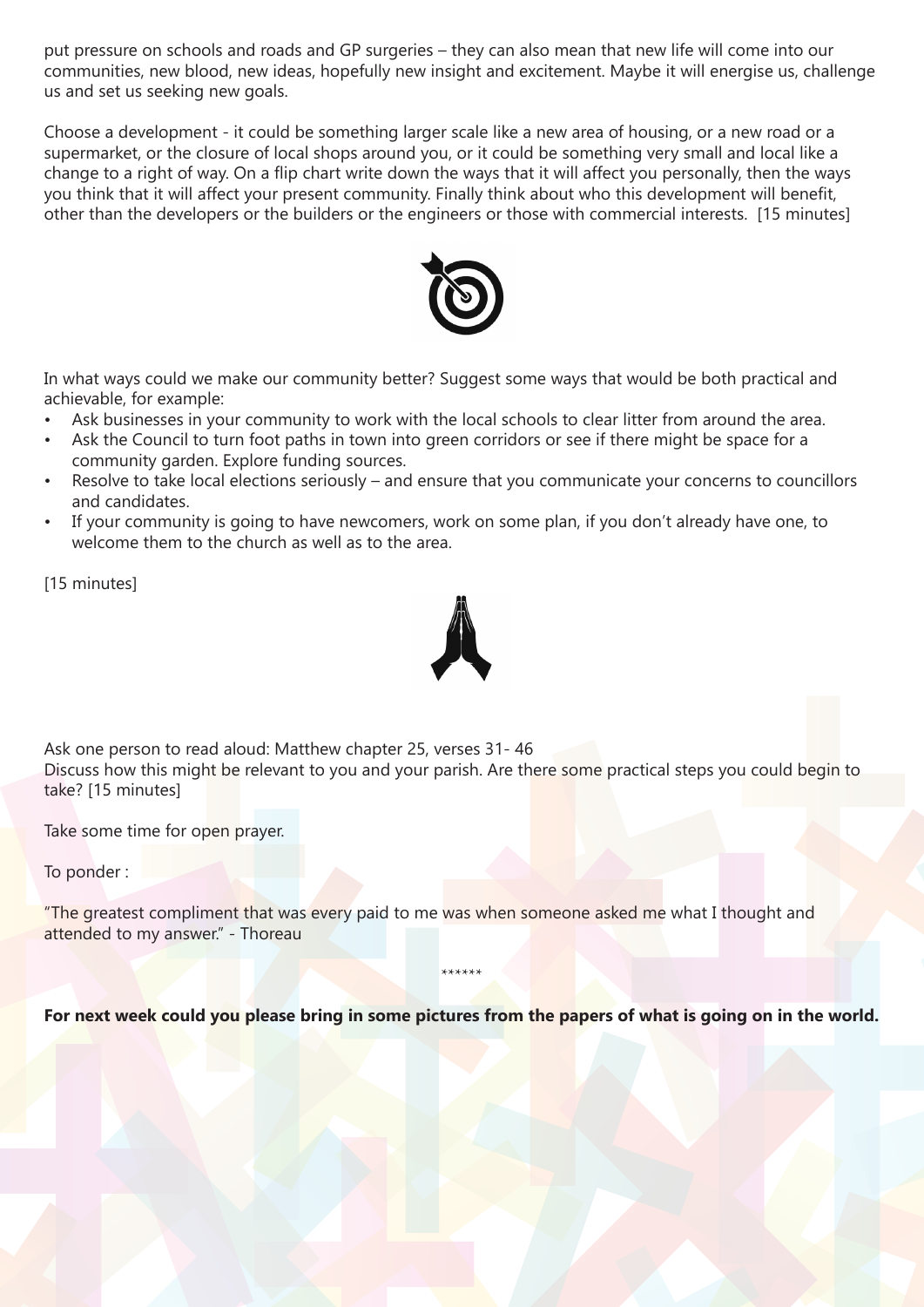





Giles Duley is a photojournalist well known for his powerful photographs of war and other humanitarian disasters. In 2011 he was himself blown up by an Improvised Explosive Device whilst on an assignment in Afghanistan. He lost both legs and an arm. When he could eventually take photographs again the first photograph that he took was a self-portrait. It said 'Look at me' in a thousand different ways, from the very simple, 'I am still a human being, I am still beautiful, just as the fragment of a Greek statue is beautiful,' to the searing, complex statement 'This is what we do to each other in war.'

We are not very good at looking at people who are not as we are; we often look away, or we stare at them. Attitudes may be gradually changing. But still we find it difficult to look in the same way as we would look at those we know and love. It may be fear, it may be ignorance, it may be that we never seem to meet people who are different. But it is only when we look that we can get to know and learn to love.



In pairs, discuss what it is that makes it difficult for you to look at others. Can you make any generalisations and can you do anything about them? [5 minutes]

Share the pictures that you have brought with you. Are they pictures that you normally shy away from? Do they show people or things that you would not normally look at? [10 minutes]



In the departure lounge of an airport there were television monitors everywhere pouring out the latest news. One item of news showed pictures of a refugee boat wrecked on the rocky coast of Lampedusa, packed with refugees. An untidy bundle was being manhandled ashore. The bundle was in fact a makeshift stretcher and on it there was a woman in the very process of giving birth, the news-reader told us. A woman, watching, turned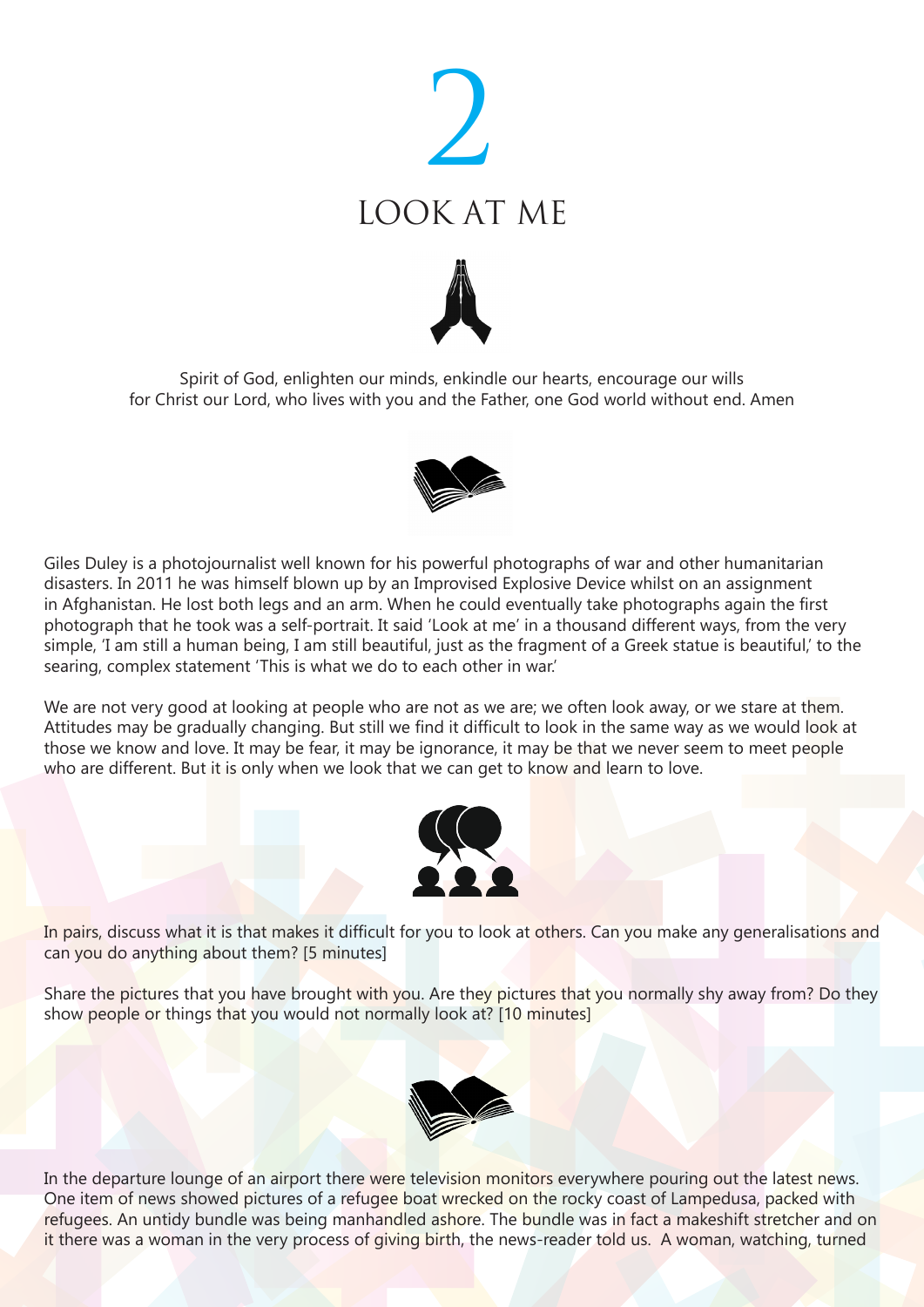to her neighbour and said 'served her right, she shouldn't have been travelling in that condition'.



In the group unpack that statement. What does it say about the woman on the stretcher that she felt driven to travel? Do you think she was running from or running to? What does it say about the woman who made the comment? [20 minutes]

In the group write on the flip chart the names of all the countries that she might have come from and why she might have left or been driven to leave them in the first place. [10 minutes]

Do we look at pictures like this, or do we look away? And is there a difference between pictures of those whom we know or pictures that have a purpose [the futility of war, the horror of starvation] or pictures that seem to be there seemingly merely to fill up space and time?

Is there anything more that we can do apart from pray more knowledgeably and fervently?



Read aloud in the Group: Luke chapter 7, verses 11-17

Jesus looked at the sad little funeral procession and in an instant saw what it was all about and responded. Discuss in twos and then share together any things in your community and in the wider world that you or others may be refusing or trying to refuse to see. [5 minutes]

Can anything be done about them, and if so, what? Write down your ideas on the flip chart. [5 minutes]

Take some time for open prayer.

To ponder:

"I only listen to drama on the radio, the pictures are so much nicer."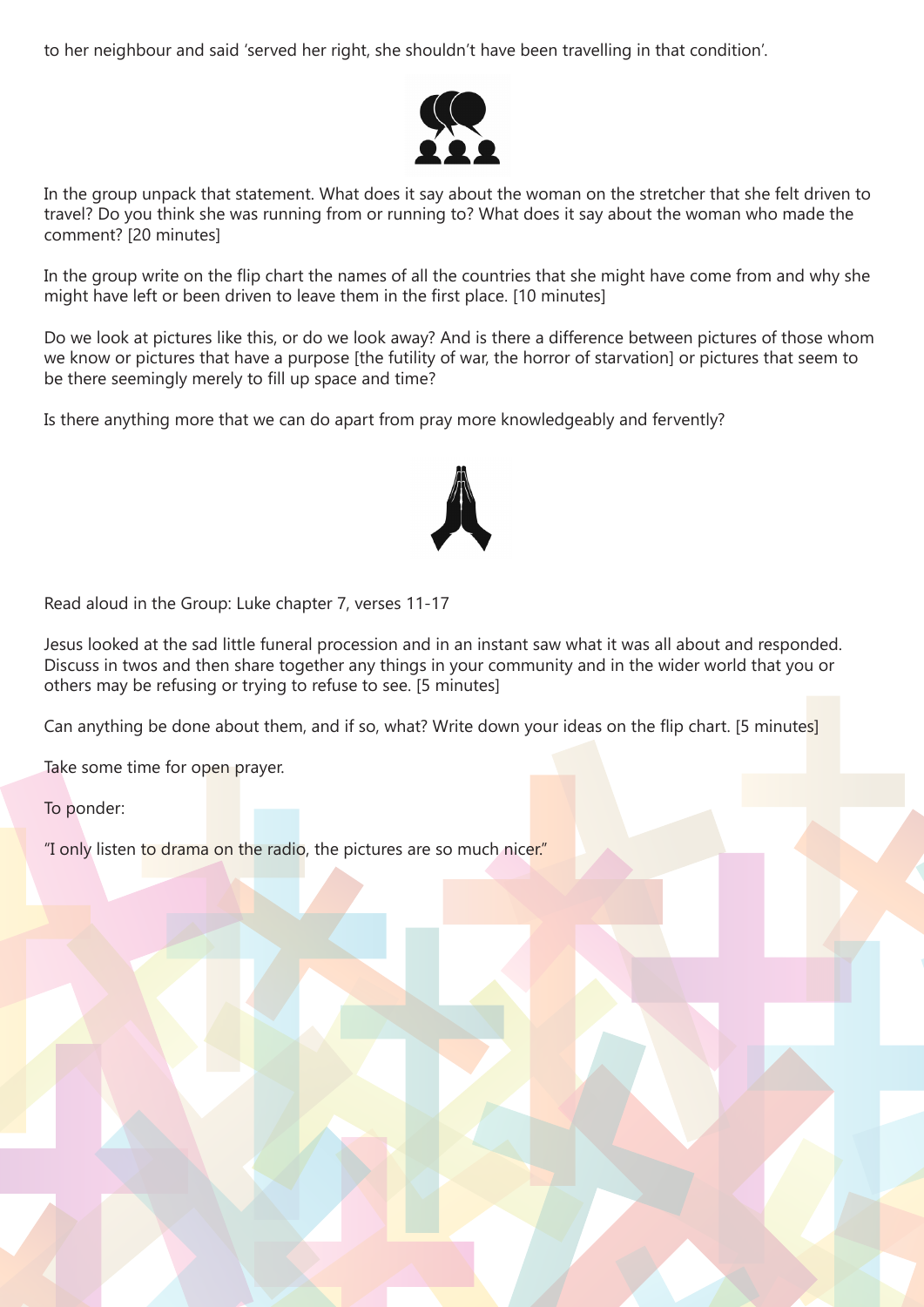





Read aloud Genesis chapter 9, verses 7-17

A couple of years ago there were two fascinating documentaries on television about the temple complex at Angkor Wat in Cambodia. It has been known for years that it was the largest religious complex in the world, far bigger, for instance, than the Vatican. It started its life as a Hindu shrine, but gradually changed to become a Theravada, or small wheel, Buddhist shrine. It was surrounded by the largest medieval city yet discovered, indeed, at its height, in the twelfth century it was almost certainly the largest city in the world both in surface area, something over 250 square kilometres and in population – far bigger than London was at that time. One of the marks of the city was that it was crossed by enormous man-made canals, and there were several large artificial lakes. Apart from the very obvious need for water for so many people, archaeologists now understand that the way these waterways were constructed was to cope with the monsoon. It was only by having the capacity to store large quantities of water that crops could be grown and thirsts assuaged in the dry times and, even more important, that floods could be avoided in the wet times.

Until very recently the same archaeologists were totally baffled as to why, apparently quite suddenly, this temple and city were abandoned. From what they knew of the history, it wasn't war - nor was it soon replaced with a new temple and city, as, for instance, frequently happened in nearby Myanmar, the last time only ten years ago when Naypyidaw, 225 miles north of Yangon, replaced Yangon as the capital. Now, it is thought that the city of Angkor Wat was abandoned because for seven consecutive years, the monsoon failed. The city ran out of water, crops withered, and the populace died or managed to escape.

It is a paradox that at our harvest festivals, although we load our churches with gorgeous flowers, enormous marrows, tins for the food bank, and all the fruits of the earth and the work of human hands we can find, we seldom, if ever, put a glass of water among these gifts and yet without water we would have nothing to show and nothing else to offer. It is as though in our genuine thanksgiving we still find it hard to recognise just what is so vitally important.



In silence reflect on what you use water for. [5 minutes]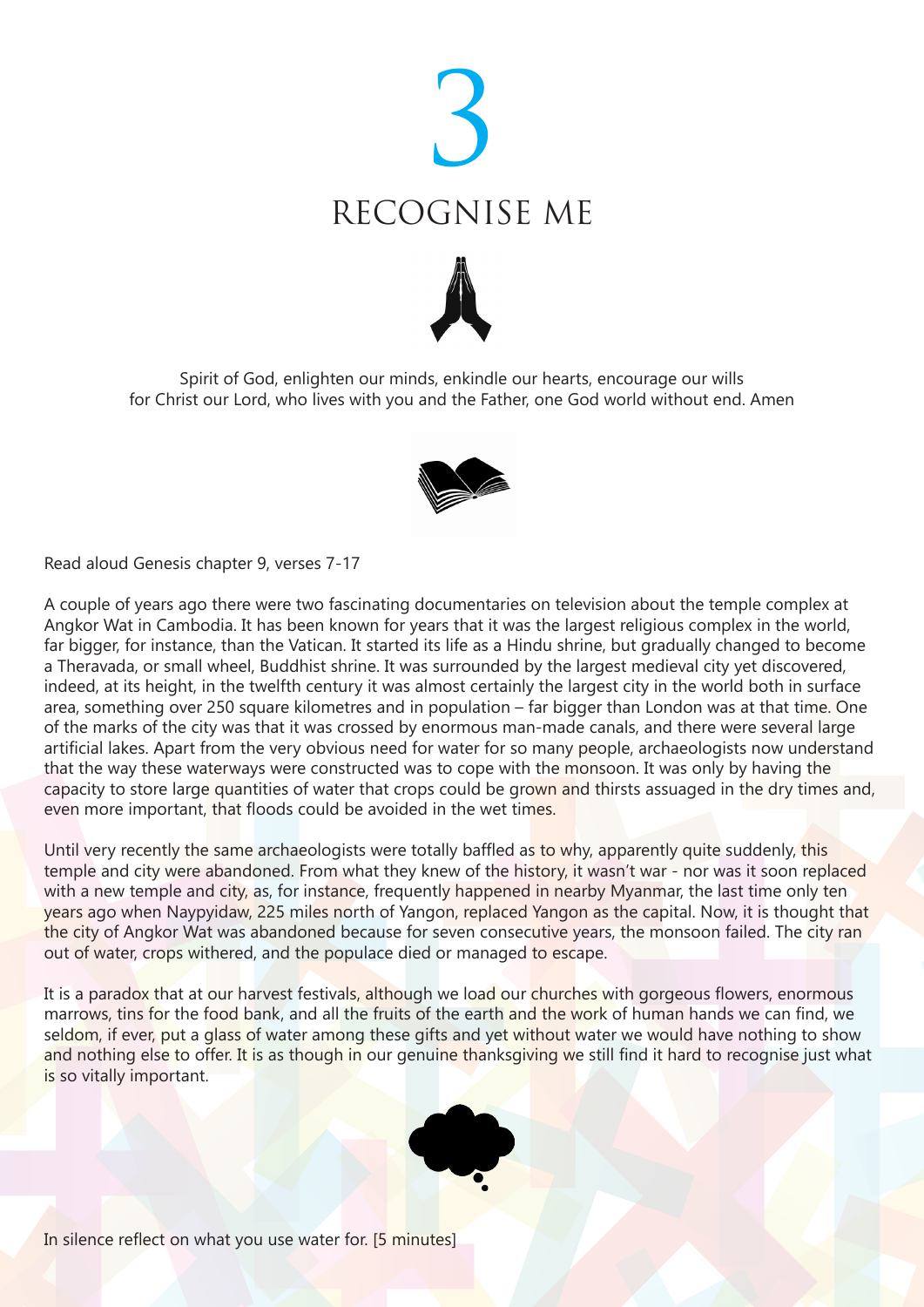

Together: on a flip chart, write down where your water comes from and where it goes. What happens to the dirty water from your houses, sewage and rain water. [10 minutes]

Write down, too, where your local streams are. Who manages them? Who pollutes them? What are they polluted with? Does it matter? [10 minutes]

Would it be appropriate to make more of water in the Liturgy? If so, how? [5 minutes]



There was an orphanage in Naples. The boys went to Mass every Sunday, but reluctantly. The parish priest tried to find out why they were so reluctant, because apart from Sundays, they seemed most open. It transpired that their problem was that they felt embarrassed when the collection was taken as they had nothing to give. The priest said that apart from the bread and the wine, they needed water, for the Mass, most importantly, to mix with the wine but also to wash the sacred vessels and the priest's hands. So the boys agreed that they would bring the water and they walked proudly in procession to the church each Sunday carrying, in procession, their flask of water.

We know that without water life would end. It is one of the great problems of space travel, how to conserve and recycle water. But what is an essentially intellectual problem for a space craft is a matter of life and death for the Earth. It is as though humankind is endlessly inventive as to how to pollute or waste or destroy water. Deforestation; mining and the use of poisons, such as cyanide, to extract the minerals from the mined ore; and chemicals used in agriculture contaminate rivers and underground reserves. The impact in some places can be so great that in the Philippines, for example, 67 per cent of rivers are now unsafe and 57 per cent of wells and underground cisterns are polluted.

At the same time climate change means that some areas of the world are suffering severe drought: South Africa, California and parts of Australia, for instance. Other are suffering because rains that used to be reliable to the day are no longer reliable and can now come with such ferocity that it is impossible to catch the water. Vital soils are eroded, and land slips destroy communities and the roads connecting them. And in places like the Philippines the warming of the oceans has increased the ferocity of tropical storms.

The problem is that the destruction that is brought about by mining and the extraction of oil is to bring minerals and oil to us in the developed world. Deforestation is to grow crops such as palm oil for us in the developed world. Clearing the mangrove swamps in the mouths of rivers, and thus taking away the natural barrier that breaks up tidal surges and incidentally desalinates water, is so that prawns may be farmed for us in the developed world. Our little expedition in the car to the supermarket appears not to cost us very much, but the reality is that it costs people who can least afford it a very great deal.



How can we help others to recognise what we as individuals are doing to exacerbate global warming? Individually spend time in silence reflecting on this. [10 minutes]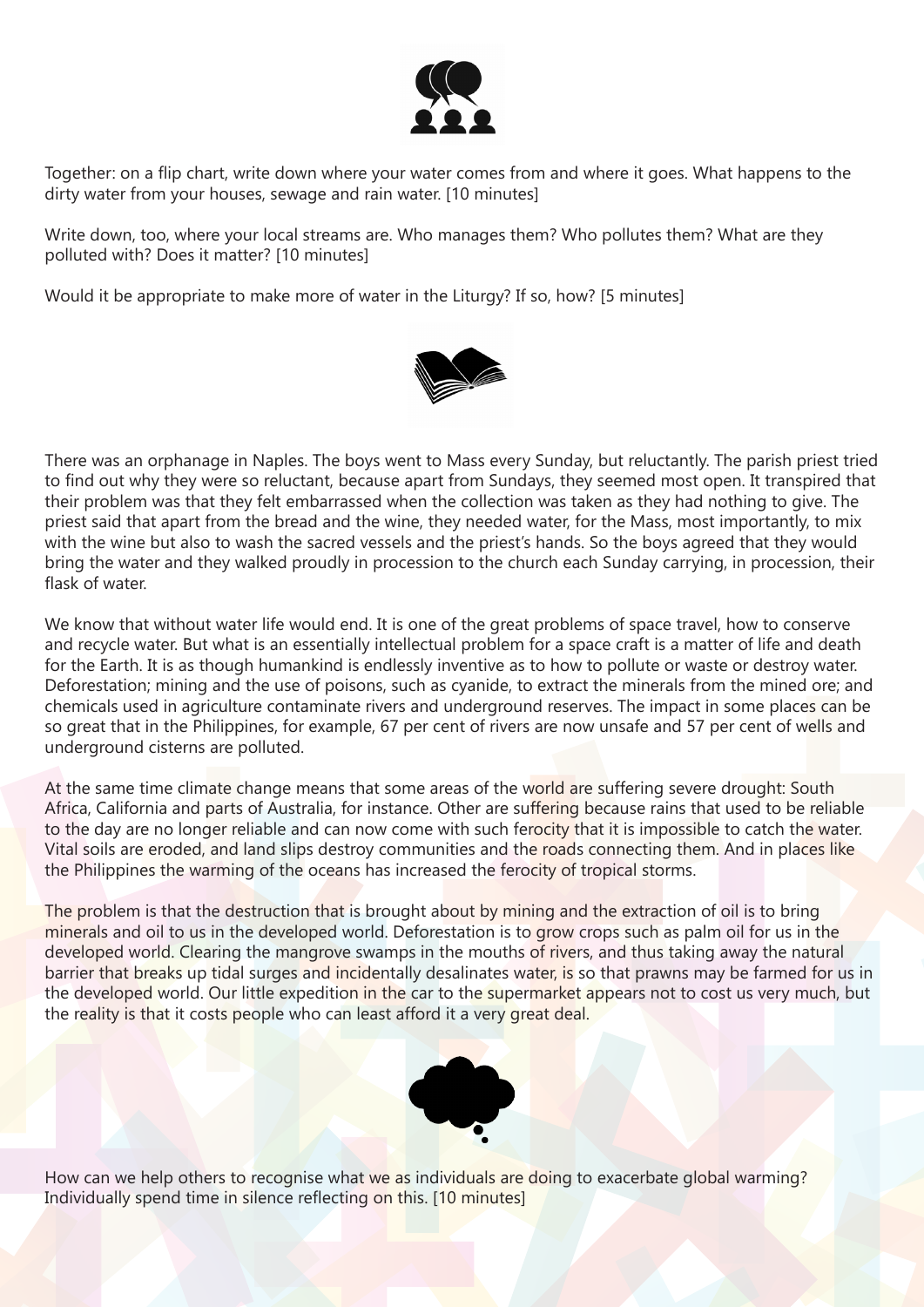

How can we work for any sort of justice for the developing world? The reality is that there are things that all of us can do. We can make greater use of public transport, even for long distance travel. We can make sure that we try to buy as much Fair Trade merchandise as possible, so at least the people who produced it will get a proper reward. We can grow our own vegetables and ask the Council for more allotments. Saving 'food miles' is rather more complicated, partly because of labelling laws that enable a Thai chicken to be labelled 'British' and partly because a tomato grown in the open air in Spain may use less carbon than one grown in a greenhouse down the road. But if we all ate less meat that would be an excellent start.



Sit in silence. [5 minutes]

Say or sing together:

All creatures of our God and King, lift up your voices, let us sing: Alleluia, alleluia! Thou burning sun with golden beams, thou silver moon that gently gleams,

#### **Refrain:**

**O praise him, O praise him, Alleluia, alleluia, alleluia!**

Thou rushing wind that art so strong, ye clouds that sail in heaven along, O praise him, Alleluia! Thou rising morn, in praise rejoice, ye lights of evening, find a voice, **(R)**

Thou flowing water, pure and clear, make music for thy Lord to hear, Alleluia, alleluia! Thou fire so masterful and bright, that givest man both warmth and light, **(R)**

Dear mother earth, who day by day unfoldest blessings on our way, O praise him, Alleluia! The flowers and fruits that in thee grow, let them his glory also show: **(R)**

Let all things their Creator bless, and worship him in humbleness, O praise him, Alleluia! Praise, praise the Father, praise the Son, and praise the Spirit, Three in One: **(R)**

(William Draper based on St Francis of Assisi)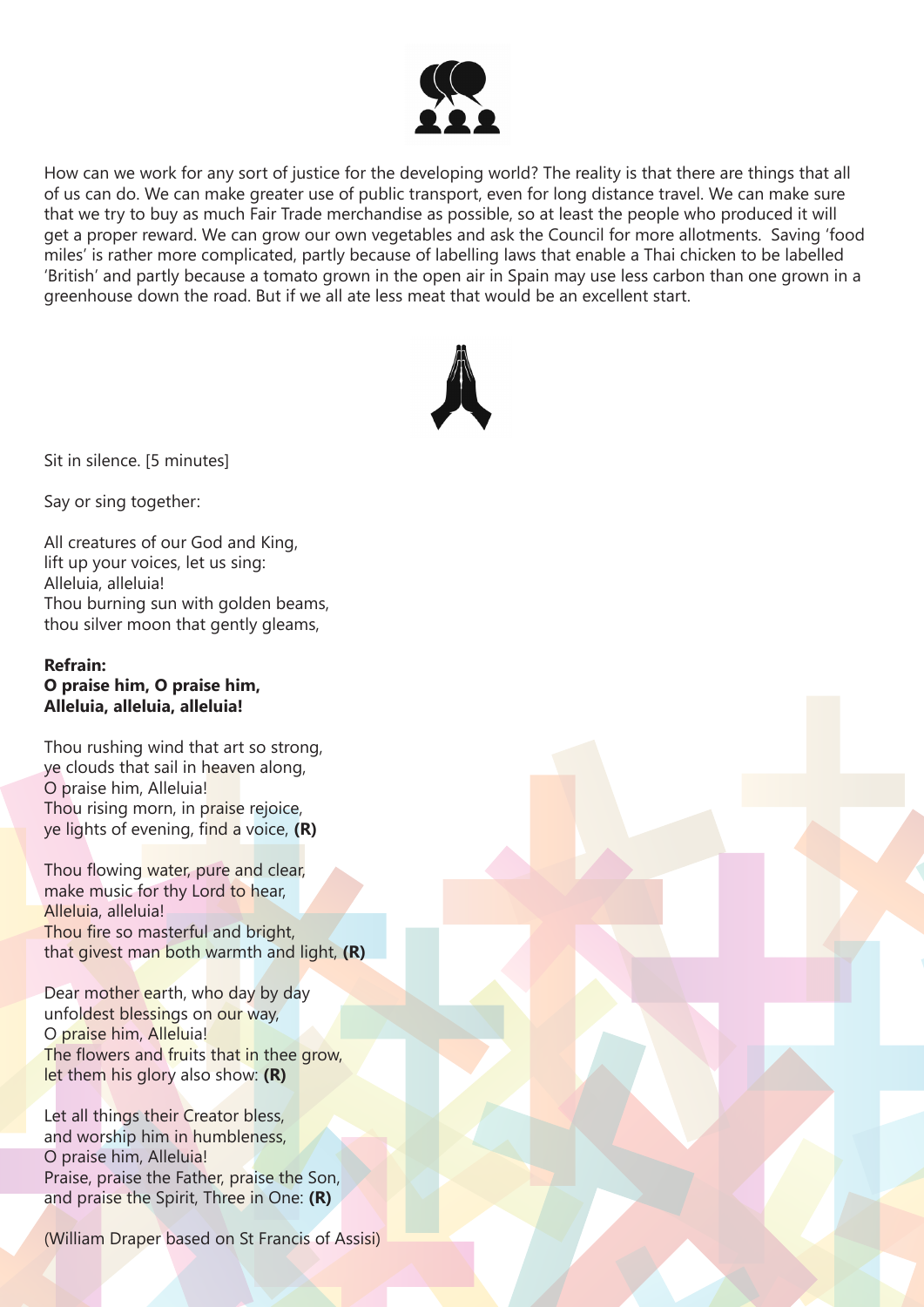





Read aloud: John chapter 13, verses 1-11

Peter speaks for many of us. We find it very difficult to let people do things for us. It might be just all right if we are temporarily helpless, or in a hospital or a care home, but then there is a further difficulty - we are only touched by those who are paid to touch us. There are no longer any of the little intimacies of family life, whether it is now that we are too old and have outlived everyone, or whether we live by ourselves, or whether we no longer trust anyone. I wish someone would sit beside me and hold my hand. Nothing more, I just want to feel the warmth of another person.

Anyone who has had to organise people to have their feet washed at a Maundy Thursday service will know that it is quite difficult. People become curiously shy and reluctant, partly because feet show age in the same way as hands. But also it's because crooked feet and their bunions are usually hidden from the world, not revealed naked and visible and in church. Or perhaps the act of love is as much in wiping others' faces as in allowing others to wipe ours.



In pairs discuss this. Which would you prefer to be, the wiper or the wiped? And are there some people who you would hate to have to help or to be helped by? [10 minutes]



Leprosy was a much feared disease, because as it progressed so too did the physical disablement of its sufferers. The slow death of the nerves meant that limbs were gradually lost through repeated injury or unnoticed wounds, beginning with the digits of toes and fingers but including noses and lips. It was thought (wrongly) that it was highly contagious. Worst of all there was no known cure. Even now, if it is not caught in time the disfigurement cannot be reversed, but in the last 30 years a cocktail of drugs has been developed to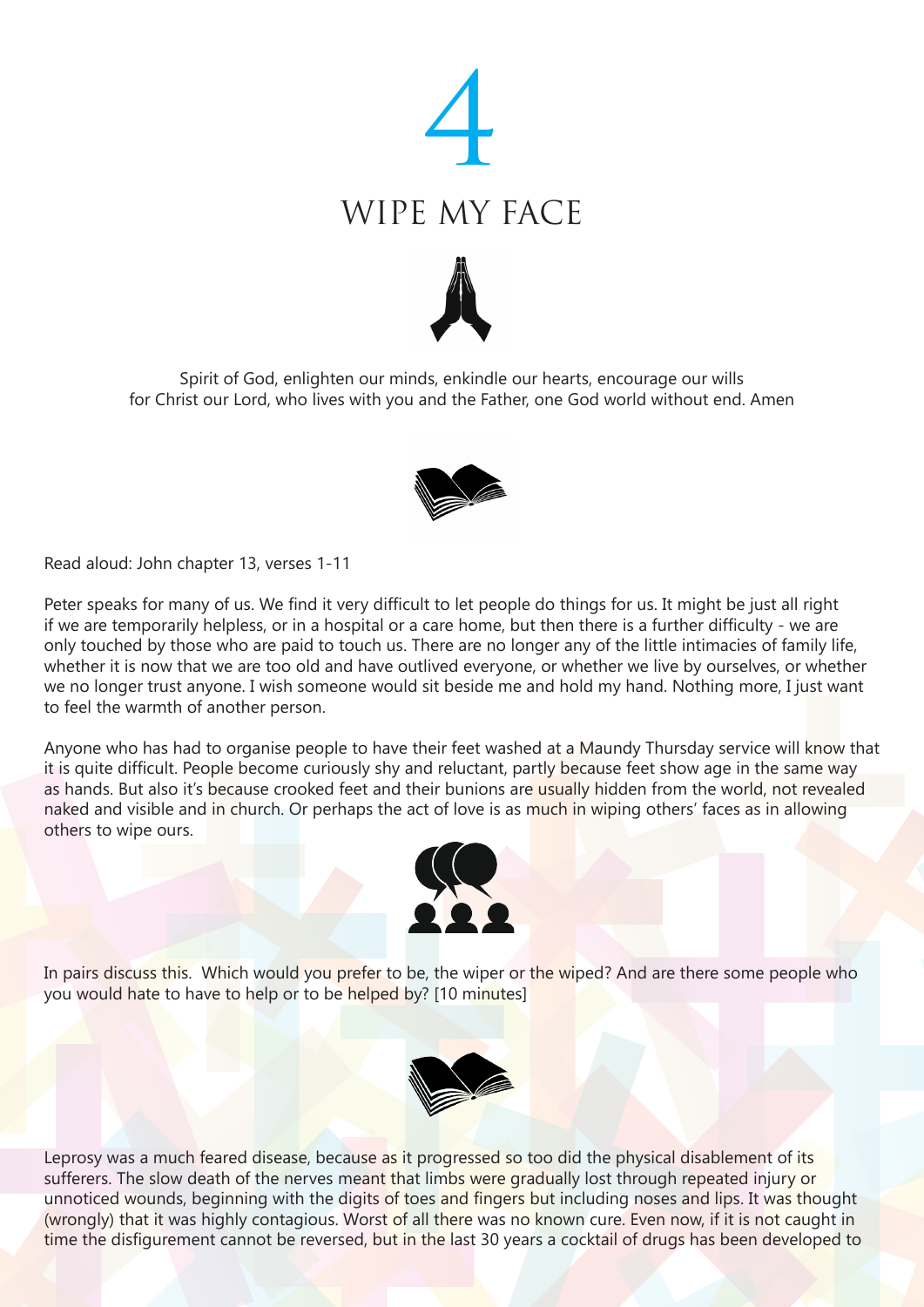cure it and there is a vaccine against it.

There are numerous cases of leprosy in the Bible, though obviously diagnoses were haphazard and a number of skin complaints were classed as being leprous when they were not. Both then and for centuries afterwards, those with the diseases were classed as unclean and expelled from the community. Many medieval saints, chief among them St Francis of Assisi and St Giles, had a particular love for lepers, but this served primarily to emphasise lepers were normally kept at a distance. Leper colonies, leprosaria or Lazar Houses existed and still exist throughout the world. And in many cities in Central Africa, South America, the Indian sub-continent and China there are groups of lepers still begging in and around city centres and tourists spots. The last Lazar house in England did not close until the 1920s.



But who are the people our society considers lepers today? Are they homeless people? Are they people living with AIDS? Or those of us who have no job, or are refugees or don't have that much money?

In pairs, identify, if you can, some people society can make feel like lepers. [10 minutes]

Then on your flip chart, make two columns. In one, put groups of people who are excluded whom you just 'know about'. In the other, put groups of people who have experienced exclusion and of whome you or people you know personally may be members [10 minutes]

In the groups, gently and graciously, run through the suggestions making sure that there are no suggestions that you would now want to leave out. Make sure that there is nothing you want to add. [5 minutes]



Look at the first column, We have all heard negative stories about various groups of people and our response could well be fear. Is there any knowledge in the group that might dissipate that fear? Someone might well know people who are part of the group mentioned and be able to share a few thoughts.

Is there anything that you could do locally to get to know people who are experiencing exclusion? [15 minutes]

Then look at the second group. Is there anything that you can do to help enable everyone in the groups named to feel more included and less outcast? [10 minutes]



Take some time for open prayer.

To ponder:

Abraham Lincoln met a young boy carrying an even younger one on his shoulders. Lincoln said to the boy 'That's a very heavy burden for you to be carrying.' 'No it's not,' replied the boy, 'it's my brother.'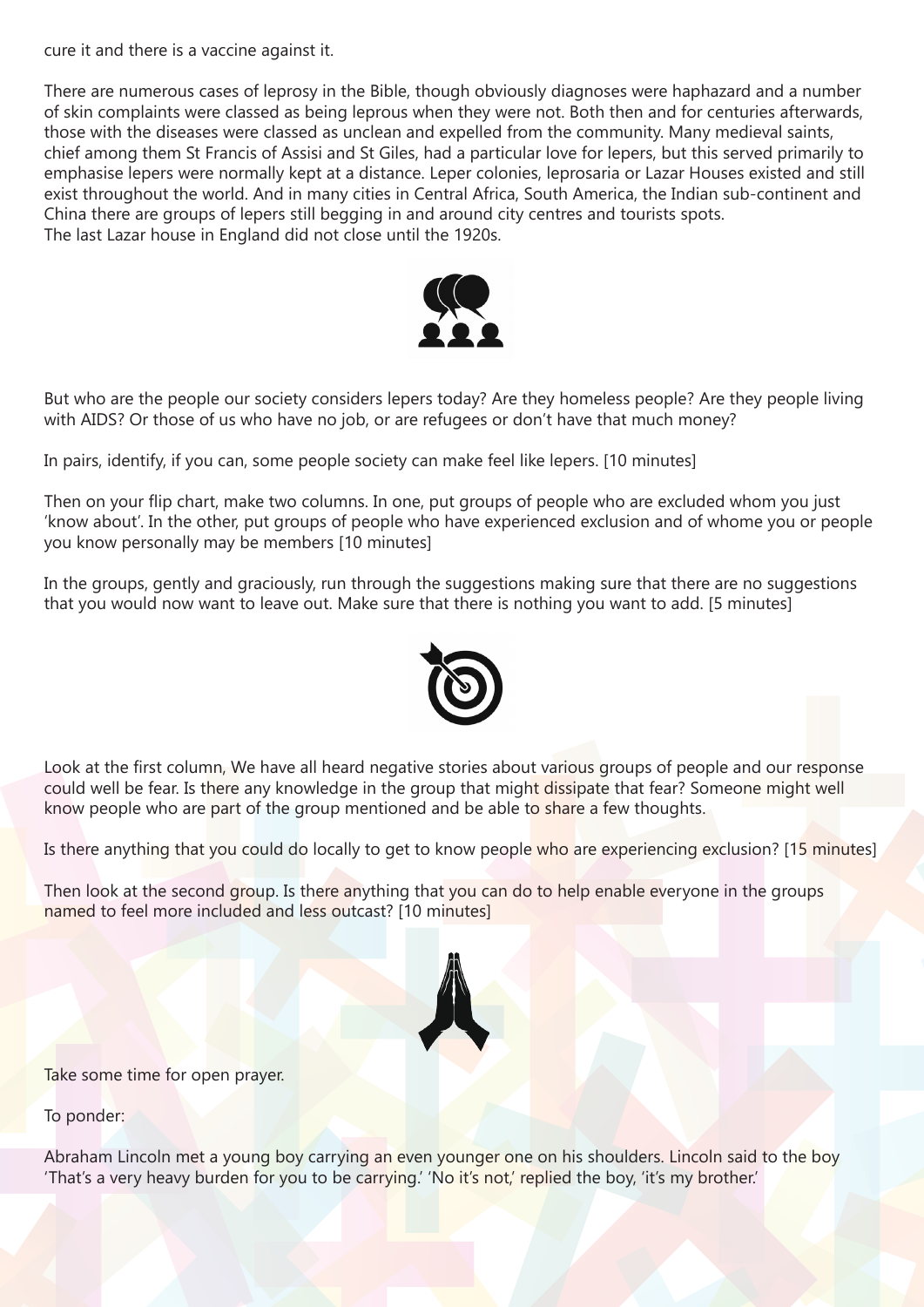





Read aloud in the Group: Mark chapter 15, verses 21-22

Simon of Cyrene does not seem to have much choice about helping to carry Jesus's cross: he is seized from the crowd. In the famous Stations of the Cross carved by Mother Maribel of Wantage, Alexander and Rufus stand abandoned and bewildered with their father's panniers of vegetables between then as he is pulled out of the crowd to help. They were so obviously going about their very ordinary business of coming into town with goods to sell. It was the day before the Sabbath, an important market-day. They needed to sell all that they had, so that they could buy what they needed for the morrow. And then this happens. They bump into this sad, cruel procession. It is none of their business. Simon has no choice.

Maybe our act of love in this case is to accept what has been thrust upon us. Simon, one assumes, knew nothing of what this was all about. From what he could see it was three criminals being taken to their execution. The Roman soldiers and the method of executing would have seemed to give it all the legitimacy that it needed. And carrying goods to be sold and bringing his two young sons with him hardly suggested that he was there to start a revolution.

Simon of Cyrene does point us to one important truth, which is that we seldom have any choice about helping people carry their crosses. Whether we are being asked to look after a spouse who has just been diagnosed with dementia, or a son or daughter born handicapped, or the refugees whose photographs fill the media, we who are standing near have little choice about whether we are pulled in or not. It is the very essence of our common humanity, and confrontations on television news between those who want to help and are doing their level best by taking aid to Calais, or offering their homes to refugees and those who are saying that these islands are overcrowded and most of the refugees are scroungers anyway make the latter seem insular and ungenerous. 'I'm all right Jack' is never an adequate response.

Simon of Cyrene could see Jesus's agony. It was there in front of him. He could touch it. He did touch it. The crosses of others in our own homes we can also touch. In the world, instant communication is constantly making us aware of the pain around us.



Alone and in silence reflect on your own family and friends, your parish, the Diocese, the country and the world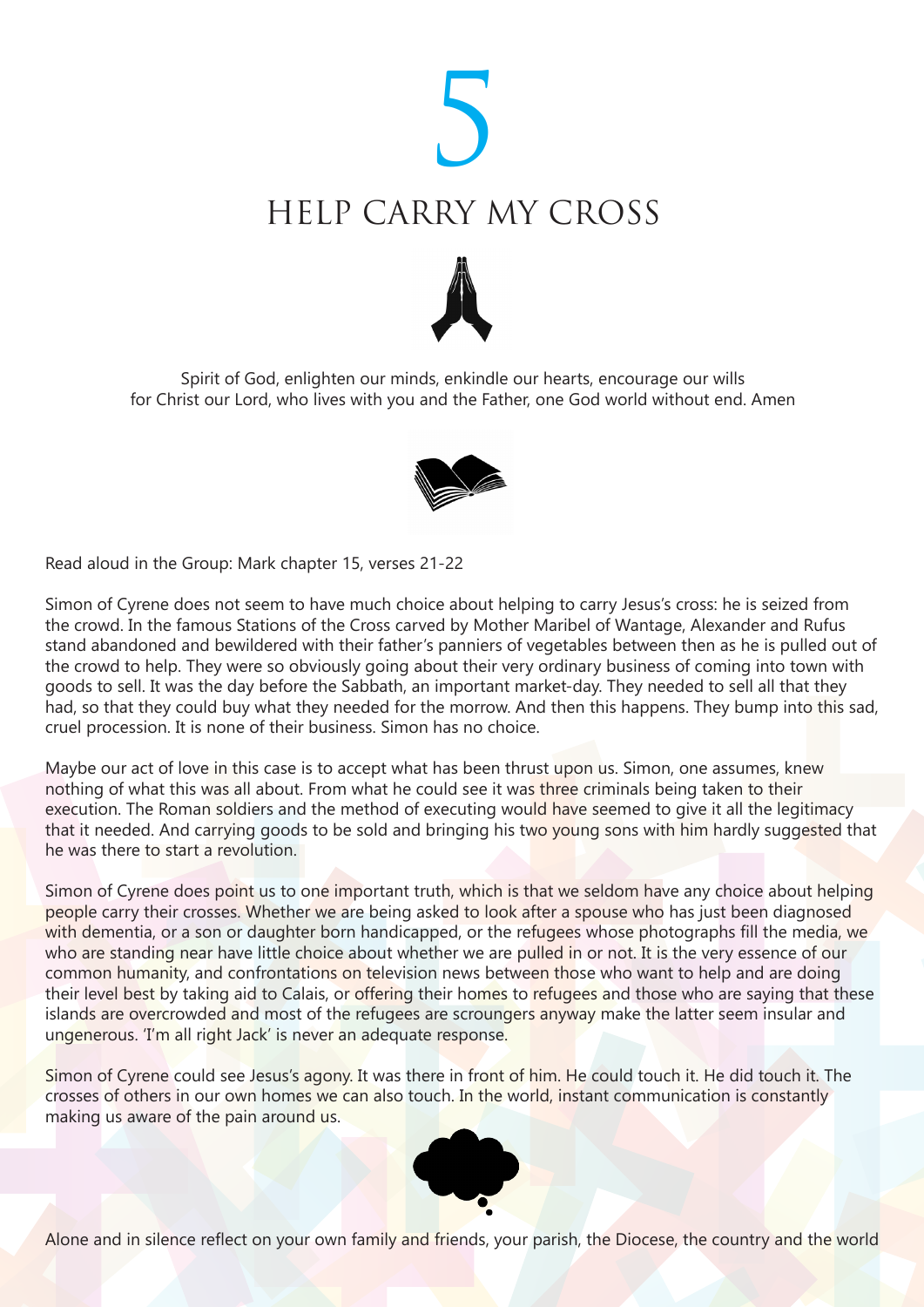and note down the pains that you are carrying in your own prayers. Allow your imagination to run riot as you try to enter the lives of others to remind yourself of the crosses that they are carrying. Note down anything you might want to share. [10 minutes]



Pray silently [10 minutes]



In the group share what you can about what you have seen and felt. Share some of the feelings of desperation that the people that you have seen or read about must have had to leave homes and possessions to risk their lives on the perilous journey away from danger. [20 minutes]



And what can we do?

First, as always, pray. For those who make the sign of the cross as they begin their prayers, it is an important reminder not only of their own Baptism but that it is with the cross we are signed. As we acclaim in the Eucharist 'When we eat this bread and drink this cup, we proclaim your death, Lord Jesus, until you come in glory.' So while intercession may indeed be about thanksgiving and joy, it is also about agony: the agony of anticipation as it was in the Garden of Gethsemane, the agony of pain as it was on the cross. When we are alone in our room praying, it may well be that tears are all that we have to show for it. But as Jesus suffered for us, so now it is our privilege to suffer with him. And be consoled, the spectator usually sees more of the game than the one involved in it.

Secondly are there small practical things we can do in our homes or in our parishes. Jesus gives a great list of things in the parable of the sheep and the goats that we read in the first week. Could we, as individuals or as a group, do something from our homes for the naked or the thirsty or the sick or the imprisoned or the stranger? Spend 15 minutes in the group writing a few ideas on the clip board. And then spend 5 minutes in silence pondering how you personally could help in these things.



Take time for silent prayer.

To ponder:

First they came for the socialists, and I did not speak out for I was not a socialist. When they came for the trade unionists and I did not speak out for I was not a trade unionist. When they came for the Jews, and I did not speak out for I was not a Jew. When they came for me, there was no one left to speak for me. Martin Niemöller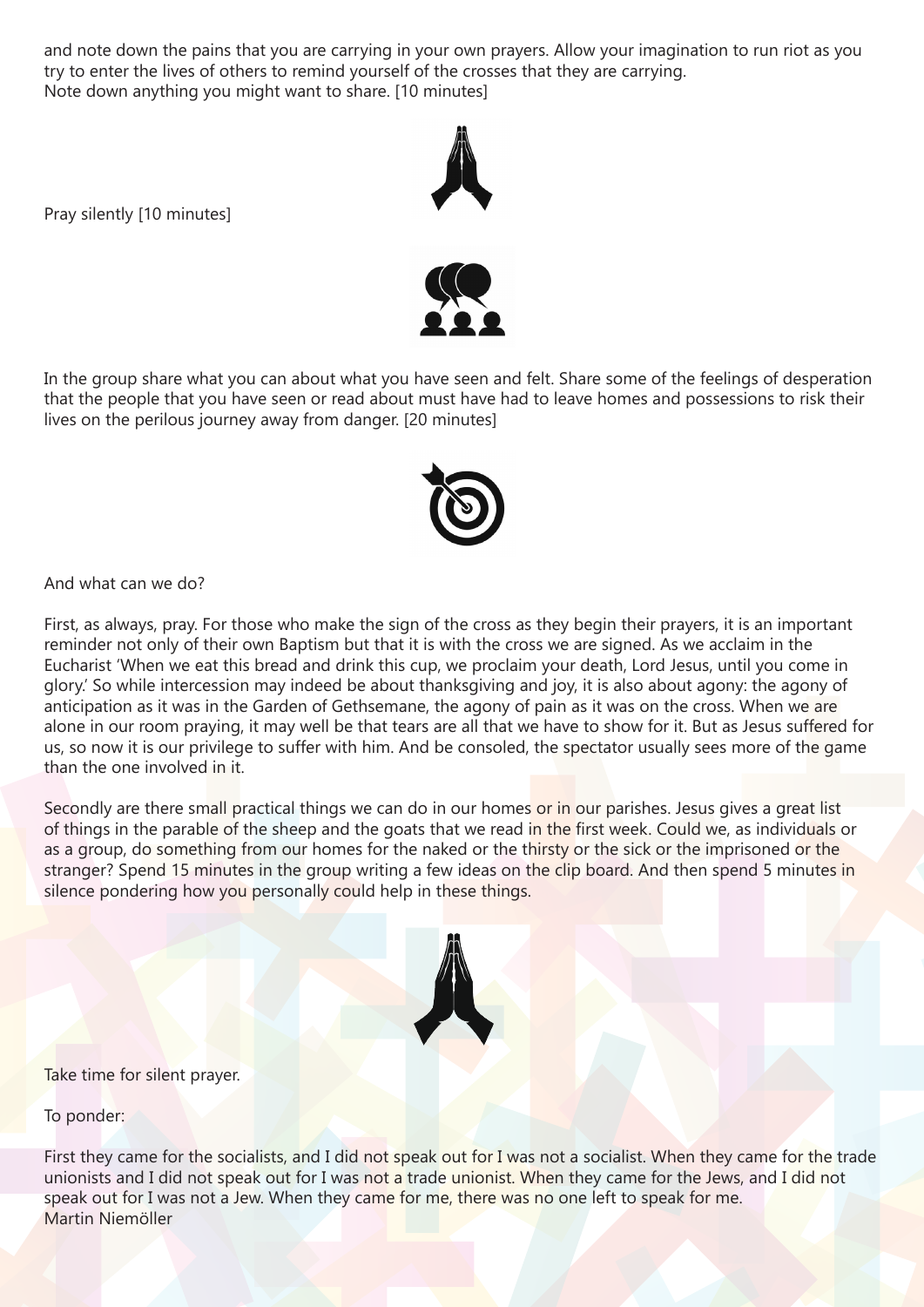### About the Oxford Diocesan Council for Partnership in World Mission

The Council for Partnership in World Mission was established in 1995 in order to:

• encourage the members of the Diocese of Oxford to recognise, use to the full, develop and increase opportunities for partnership in world mission between them and Christians, Churches and institutions outside Britain.

• promote partnership in world mission as a living reality within the Diocese as a whole and every individual within it.

Around the world, more than 2 billion people are followers of Jesus Christ. We rejoice in "one Lord, one faith, one baptism," but we also acknowledge that God gives different gifts and insights to different people. By listening to each other and learning from each other, we can learn more about the Christ we follow. We can "live faith" more fully, by "living faith worldwide."

In the Diocese of Oxford, we share in God's mission with partners from a huge range of countries. We have three link dioceses: the Diocese of Kimberley and Kuruman in South Africa; the Lutheran Diocese of Växjö in Sweden, and the Diocese of Nandyal in the ecumenical Church of South India. Our journey with friends from these three dioceses involves us in jointly working on diocesan programmes, thinking together about evangelism, and working together to make a difference to people in need.

But we're not just linked with dioceses. We also work alongside mission and development agencies, and organisations like the Anglican Alliance. And parishes in our area have their own connections with the worldwide church — some through mission partners, some through the mission agencies, some through links with other churches, and some through work with people who have come from other parts of the world to share in our journey here.

As one of our members put it: "The links we have and the programmes we are engaged in are designed to help keep us all in the Diocese in touch with God's work in all God's world. We know and rejoice that many across the Diocese do this in their own ways, often independently of us; we love to seek closer co-operation in the service of the Kingdom" and are here to support the work of all who care about this vital area of our Christian life.

For more information about the work of the Council please visit our website at http://pwm.oxford.anglican.org